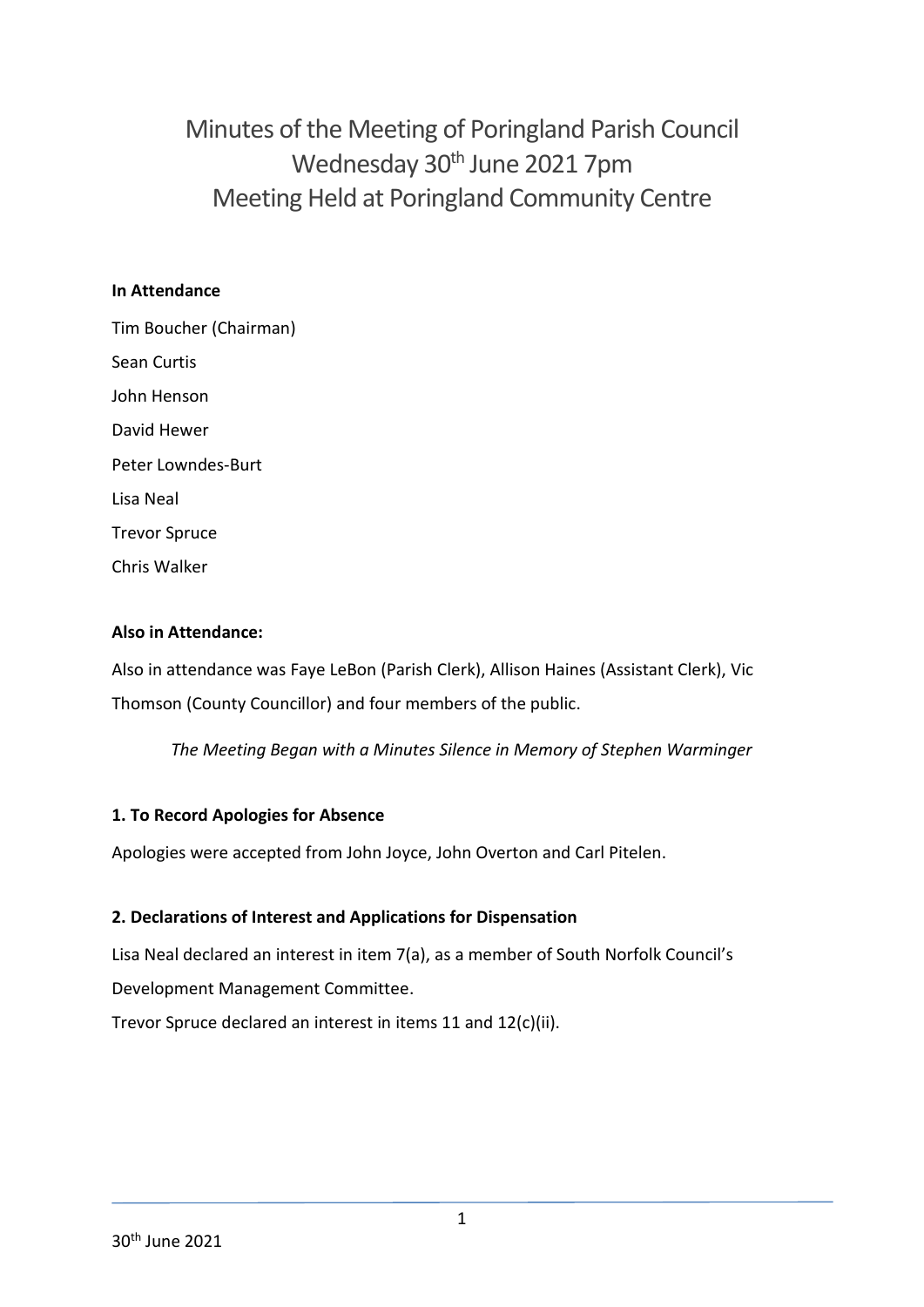# **3. To Agree Minutes of the Meeting Held on 26th May 2021**

Chris Walker and Peter Lowndes-Burt wished for their abstentions to item 12 to be recorded. Subject to this amendment, the minutes of the meeting held on 26<sup>th</sup> May 2021 were agreed after a proposal by John Henson and a second by David Hewer.

# **4. Matters Arising from the Minutes of 26th May 2021, Including Clerk's Report**

The Clerk's report had been previously circulated. It detailed:

- *Playing Field CCTV:* Options have been received for viewing the CCTV images from the pavilion, at the community centre. The images via wifi will only be able to be viewed at the community centre with a dedicated p.c. and monitor. Other options will be available should a test of a wireless bridge between the community centre and pavilion be successful. It was agreed to progress with the wi-fi connection at a cost £1,100 after a proposal from John Henson and a second from David Hewer.
- **Extension of Gritting Route Along Rectory Lane/Upgate/Hall Road** A decision is due to be made by Norfolk County Council in week commencing 21<sup>st</sup> June on whether to extend the gritting route. This decision has yet to be communicated to the Parish Council.
- **Lease for the Men's Shed**. The draft Heads of Terms have been sent to the clerk for review, along with some queries. The document will be checked by the clerk and then sent back to the solicitor for forwarding to the Men's Shed.
- **Carr Lane.** The County Council will be funding one bollard to access the hedge owned by the Parish Council. The overgrown vegetation on Carr Lane is becoming progressively worse. There has been no response from Norfolk County Council over the Parish Council's proposal for the County Council to cut the hedge initially in recompense for the delayed response to the Parish Council's correspondence meaning the liability moved away from the developer.
- **Mulberry Playing Field Drainage.** A meeting has been held with the Norwich Fringe project, whose initial thoughts were in keeping with the thoughts of the Amenities Group. Further discussions will be held on this matter.
- **Rosebery Park Lagoon Area.** An enquiry has been made of Big Sky Developments about whether the Parish Council could take the area on and if so what the commuted sum would be. They are discussing with South Norfolk Council planning officers. The Clerk is to follow this up.
- **Parish Partnership.** Payment has been made for the two gateway signs. The Parish Council is awaiting the design from Norfolk County Council. Norfolk County Council has been in contact to request a site meeting to progress this further.
- **Water Sensors.** John Henson, Vic Thomson, Carl Pitelen and the Clerk met on 8th June to discuss how this can help the village. A draft plan has been sent to the Clerk for review.
- **Burgate Lane.** The Parish Council's response to the appeal has been sent. There has yet to be a determination date set by the planning inspectorate.
- **SAM Signs on Rectory Lane.** Norfolk County Council has sent some possible locations on Rectory lane for the SAM sign to be located. These will be reviewed, the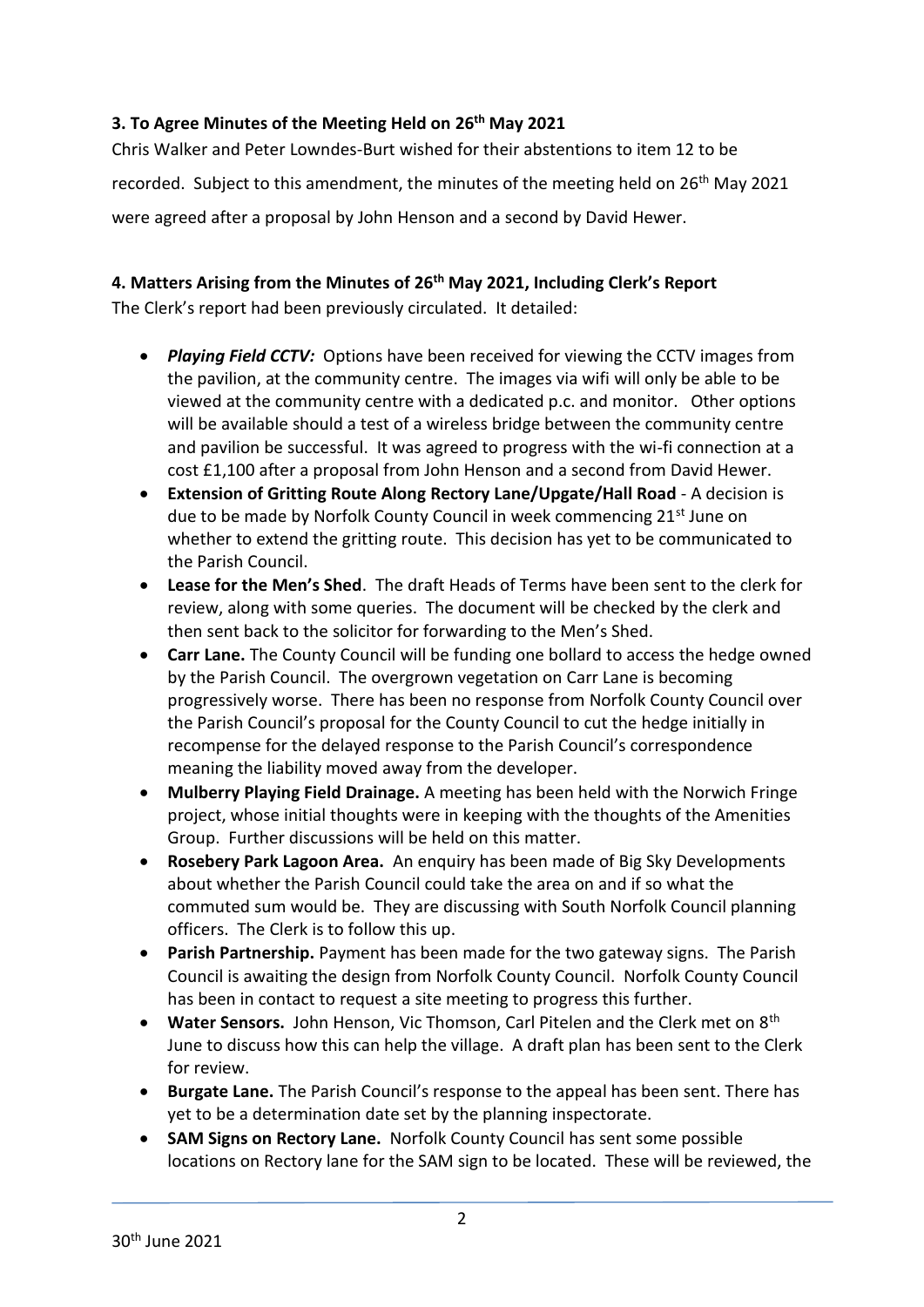Memorandum of Understanding updated and new brackets purchased to enable this siting. In addition to this, a site for the SAM sign has been requested by Norfolk County Council, that will assist in collection of data close to the crossing at the One Stop.

- **Change of Financial Regulations.** This has been actioned, along with the necessary change with Unity Bank
- **Replacement of Flooring in Community Centre Toilets.** The flooring has been completed, however it has raised an issue with the vanity unit in the ladies' toilet. To ensure that this area can be deep cleaned on a regular basis, the unit will require replacing. Quotes are being obtained for this and this will be progressed via the community centre advisory group.
- **Neighbourhood Plan.** A leaflet was delivered to each household in Poringland and the two community events were well attended. The referendum is on the 8<sup>th</sup> July and the count will occur straight after the polls close, at the community centre.
- **Graffiti Art.** The artist has been instructed. There is some preliminary work that requires doing to the shelter in the form of moss removal, and the trims to the roof will also be painted prior to the commencement of the project.

# **5. Adjournment for Public Participation, District and County Councillors, and Councillors with any Pecuniary Interests**

It was agreed that standing orders should be suspended.

### a) District Council Report

Cllr Spruce reported that there had been two serious crimes in the village recently. These matters are in the hands of the police.

Cllr Neal reported that South Norfolk Council is in the process of responding to two government consultations. The first is for supporting housing delivery by changing permitted development rights. The second is for a first homes initiative by allowing first time buyers to purchase properties at a 30% discount. This discount will then be passed down on every subsequent purchase.

South Norfolk Council's Housing Clusters consultation runs from 7<sup>th</sup> June to 2<sup>nd</sup> August.

As part of post Covid economic development, South Norfolk Council is looking to support business and tourism. A 'portal' is to be created, which will be a manned telephone line which will cover all aspects of starting a new business, as opposed to entrepreneurs having to contact different departments in council.

Other proposed support for local businesses are 'Click it Local' which will operate in a similar manner to Amazon but will be designed for local independent businesses, and engaging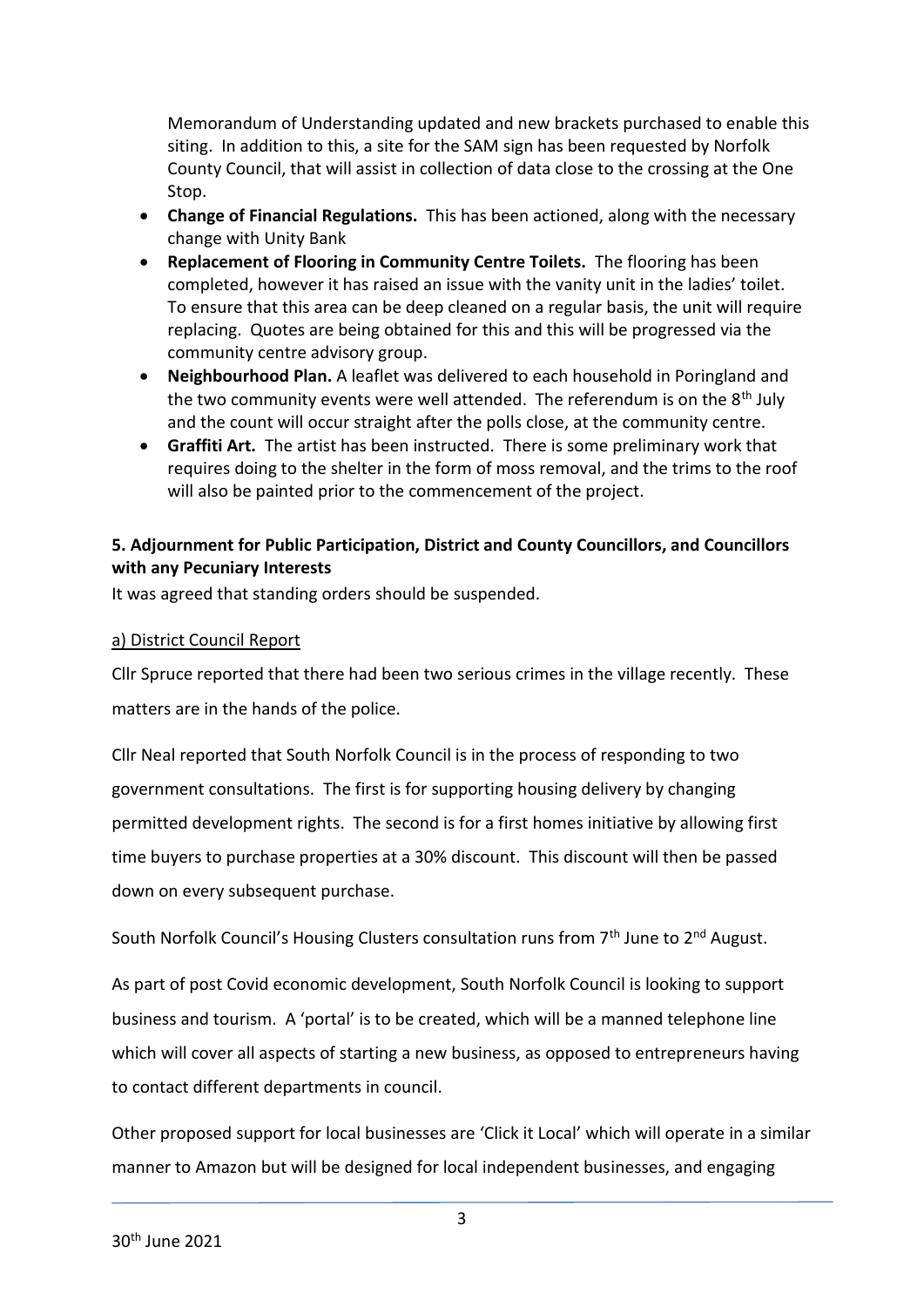with 'Thinking Place' to establish what makes the district distinct, so as to enable the district to become more attractive and competitive.

Cllr Neal had attended the Police Safer Neighbourhood meeting. The three local priorities agreed were speeding, burglary and violent crime. The police are engaging in a 'park, walk and talk' process to increase visibility, but it was stressed that the police have 21 parishes to cover.

#### b) County Council Report

Vic Thomson had sent a comprehensive written report to the Parish Council.

He reported that he had commissioned a traffic survey in the village to establish data on traffic through the village. The crossings in the village had also been reviewed, and initial works to the crossings at the church and One Stop will include cleaning and vegetation removal. Additional works are being looked at for the crossing at the One Stop but these needed to be costed.

Norfolk County Council will pay for a replacement bollard on Carr Lane.

In relation to faster broadband for the village, Cllr Thomson has contacted the project responsible for the upgrade of the Framingham Earl exchange and will be discussing this in greater detail next week.

With regards to the water sensors project, Cllr Thomson has made contact with the Innovations Officer at Norfolk County Council, who will review the Parish Council's plans when available.

Small amounts of collected litter is now going to be allowed to be disposed of at Norfolk County Council recycling centres. There will be a bigger reuse shop at the new Harford Recycling Centre. This will be supporting the East Anglian Air Ambulance.

Norfolk County Council is distributing free wellbeing packs to unpaid carers.

### c) Public Participation

No matters raised.

*Standing orders were reinstated.*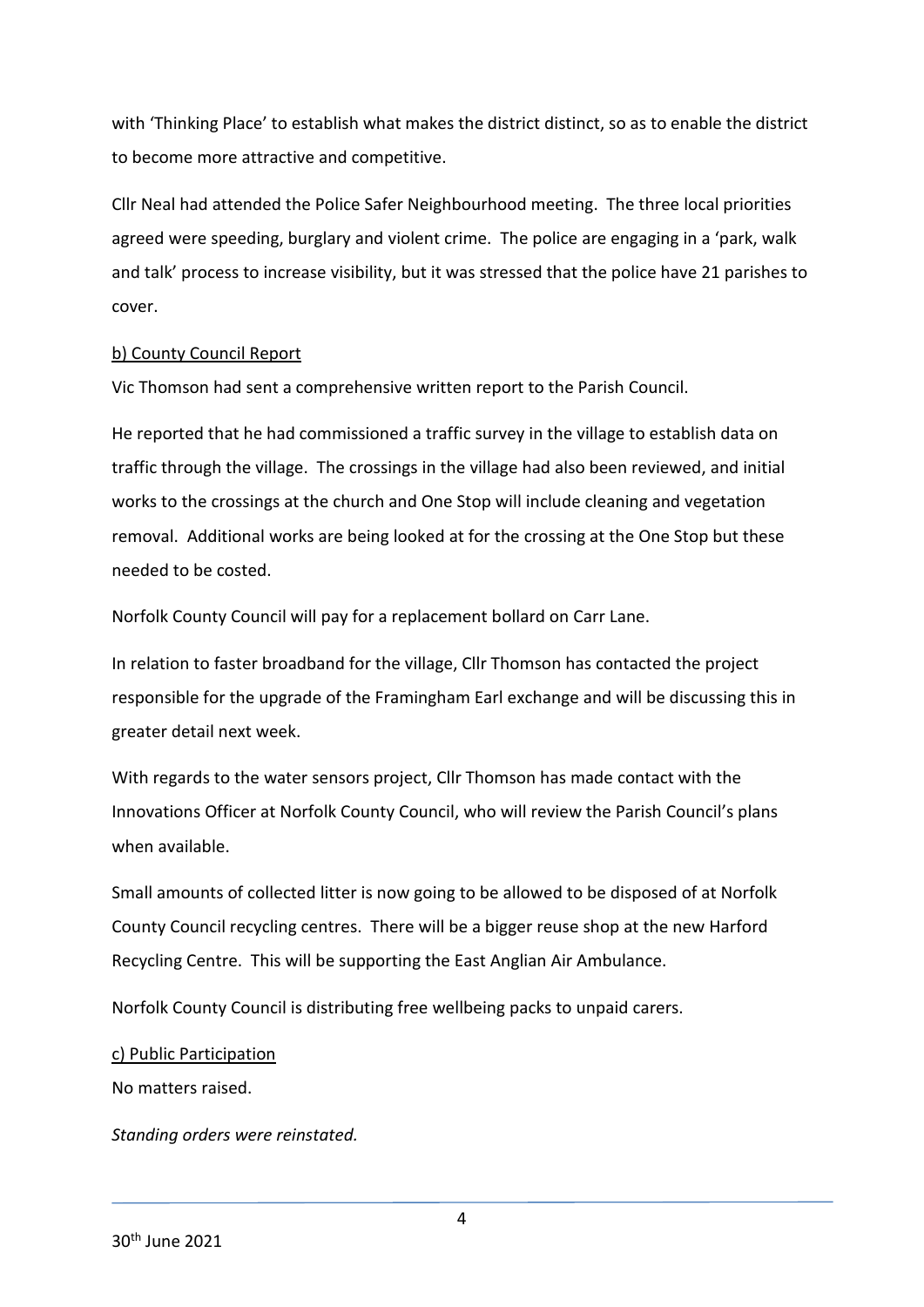*Lisa Neal withdrew from the meeting.* 

#### **9. Planning**

#### a. To Consider Applications Received

### *i. 2021/1134– 6 Forge Close - Proposed Double Storey Rear Extension*

Trevor Spruce presented this application to the meeting. He noted the location of the property, backing onto Zaks and advised that a drainage plan had also been submitted with the application. He proposed that the Parish Council should have no objections to this application, subject to South Norfolk Council checking the drainage plans for effectiveness. This was seconded by Chris Walker and carried.

*ii) 2021/1125 – 26B Shotesham Road - Erection of front porch and attached side garage* Tim Boucher presented this application to the meeting. He noted the location of the property and that there were properties with similar extensions nearby. He proposed that the Parish Council should have no objections to this application subject to South Norfolk Council reviewing the application to ensure its conformity to the Poringland Urban Drainage Strategy, due to the increased level of hardstanding to the property. Seconded by Trevor Spruce and carried.

*iii) 2021/1083 - 33 The Ridings - Internal changes to double garage at rear to create a home study - replacement of one garage door with a sliding patio door and garage retained (retrospective)*

David Hewer presented this application to the meeting. He advised that this was a retrospective garage conversion and it was established that there was sufficient car parking on the drive of the property. David Hewer proposed that there should be no objections to this application, seconded by Chris Walker and carried.

### *iv) 2021/1205 – 38 The Street - Proposed extension to garage*

Chris Walker presented this application to the meeting, noting that the extension was to form a recreational area. He proposed that there should be no objections to this application, seconded by David Hewer and carried.

#### b. To Note Planning Decisions

The following decisions were noted: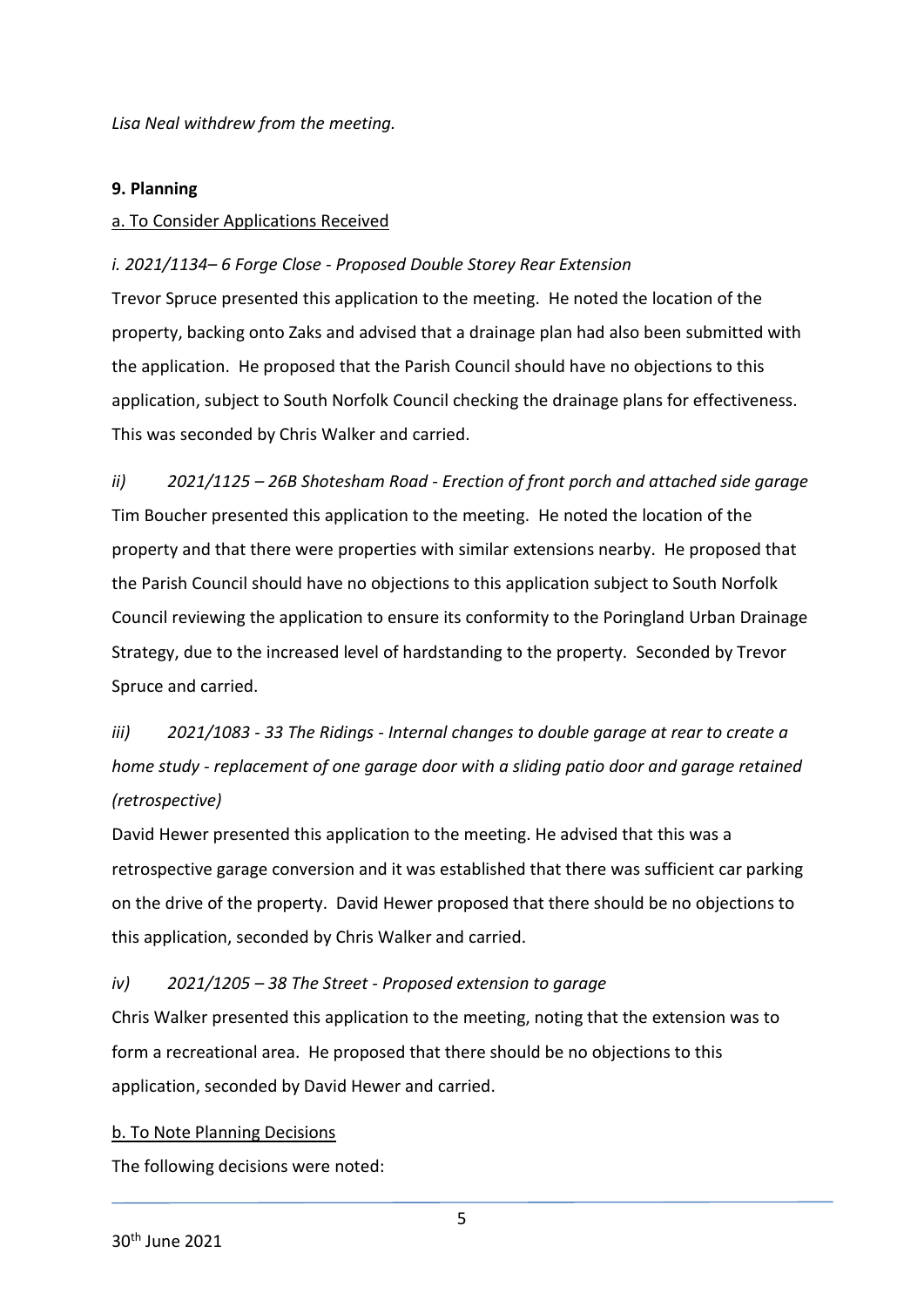#### **i) APPROVAL WITH CONDITIONS**

a. 2021/0661 – Land Off Mill Close – Variation of condition 2 - siting, floor plans and elevations - of planning permission 2019/1750

b. 2021/0662 – Amberwood, Heath Loke – Front single storey extension to dwelling c. 2021/0667 - Land South of Mill Close – Variation of condition 2 (siting, floor plans and elevations) of 2019/0699

d. 2021/0668 - Land West of Mill Close – Variation of condition 2 (siting, floor plans and elevations) of 2019/0700

e. 2021/0708 – 121 The Street – Erection of two storey side and rear extension to include self contained annexe above double garage.

### **ii) APPROVAL OF DETAILS**

a. 2021/0812 – Land South of Mill Close – Discharge of conditions 3, 7, 9, 12 and 13 of planning permission 2019/0699 - External materials, tree protection, boundary treatments, surface water and levels.

b. 2021/0813 – land West of Mill Close – Details for conditions 3, 7, 9, 12 & 13 for 2018/1210 - External Materials (3), Tree Protection Plan (7), Boundary Treatments (9), Surface Water Drainage (12) and Slab Levels (13) - Plot 1

### **iii) PRIOR APPROVAL NOT REQUIRED**

a. 2021/0899 – 27 Howe Lane - Proposed single storey rear extension, extending 4m from the rear wall of the original dwelling house, max height 3.6m and eaves height of 2.55m

*Lisa Neal Re-joined the Meeting*

### **7. To Consider Response to the Norfolk County Community Safety Plan Consultation**

It was agreed that the Clerk should send the consultation to councillors so that they can respond individually, and the Clerk should submit a response on behalf of the council.

### **8. To Receive Parish Council Update on Covid-19 Crisis**

The Clerk reported that the NHS is decommissioning all the vaccine centre equipment at the community centre.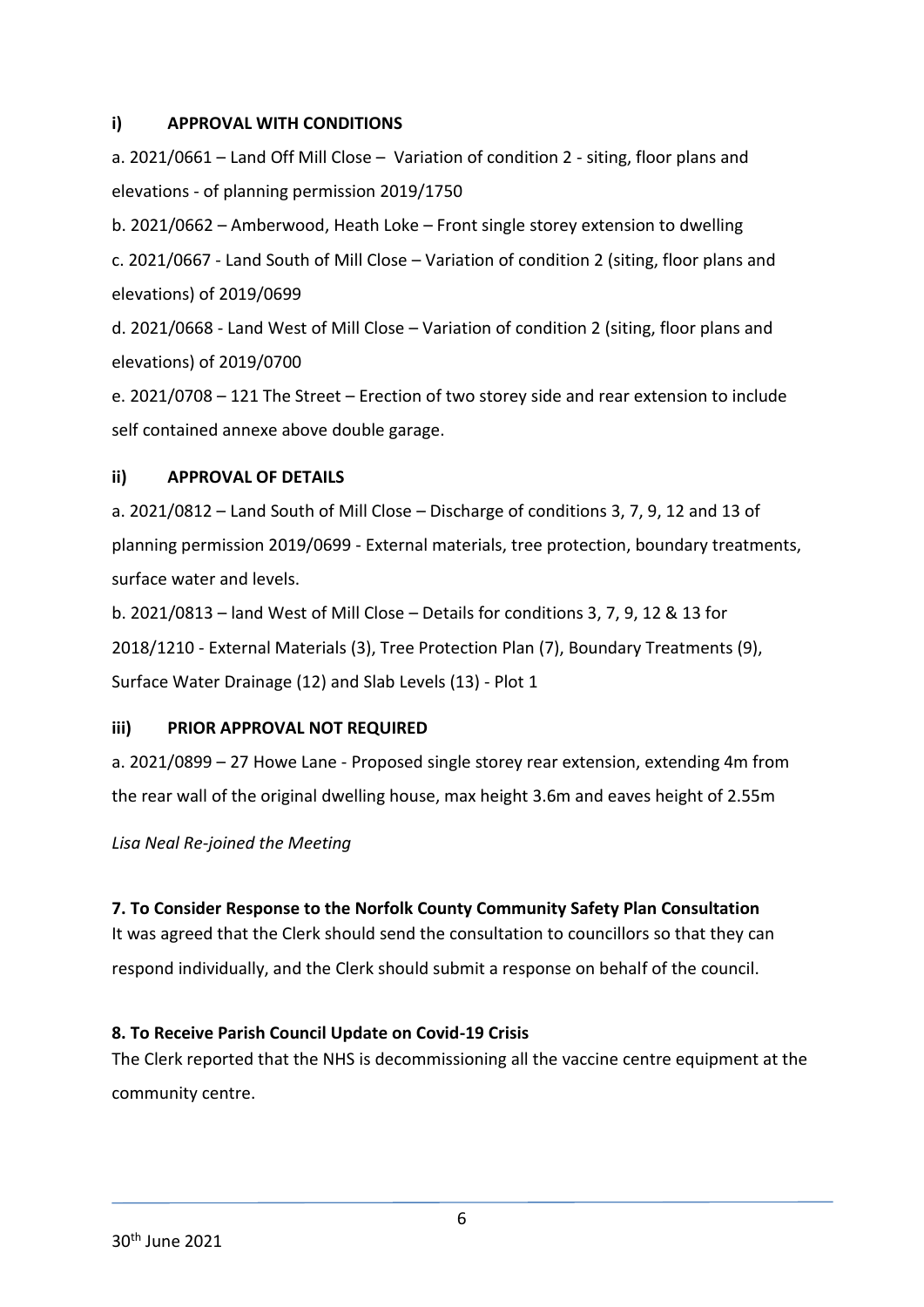Despite the delay in the lifting of restrictions, many regular hirers still wish to return to the centre from week commencing 5<sup>th</sup> July and work within the centre's restrictions. These include the wearing of face coverings when moving around the building, a one-way system and social distancing.

The outdoor furniture for the café has been delivered to better allow for outdoor service. Unfortunately, the awning will not be delivered until the end of July, but all the electrics are in place.

The office staff are still conducting lateral flow tests onsite, twice a week. A new desk has been placed in the office ready for the new parish officer, ensuring that it is not facing any other staff. It is not likely that all staff will be in the office at the same time thus mitigating risk.

The caretaker continues to refill the hand sanitizers in the village, with the one close to Budgens proving the most well used. Trevor Spruce queried whether the sanitizer by the church had been knocked over. The Clerk advised that it had been and the matter escalated to South Norfolk Council.

The café was inspected by South Norfolk Council's Covid Marshalls on 1<sup>st</sup> June and issued with a Covid Safe certificate.

# **9. To Receive Update Report on Fiveways Roundabout**

Chris Walker reported that the Roundabout group had met on 12<sup>th</sup> June. A contractor had visited the site and it was proposed to create a low maintenance scheme of wildflowers and bulbs.

The Clerk noted that Poringland Parish Council has a legal agreement in place with Norfolk County Council for the amount of times that the roundabout is cut. This would need to be changed should a wildflower scheme go ahead.

### **10. Policy Review**

### a) To Review Data Protection Policy

John Henson proposed that the policy should be adopted, as presented. Seconded by David Hewer and carried.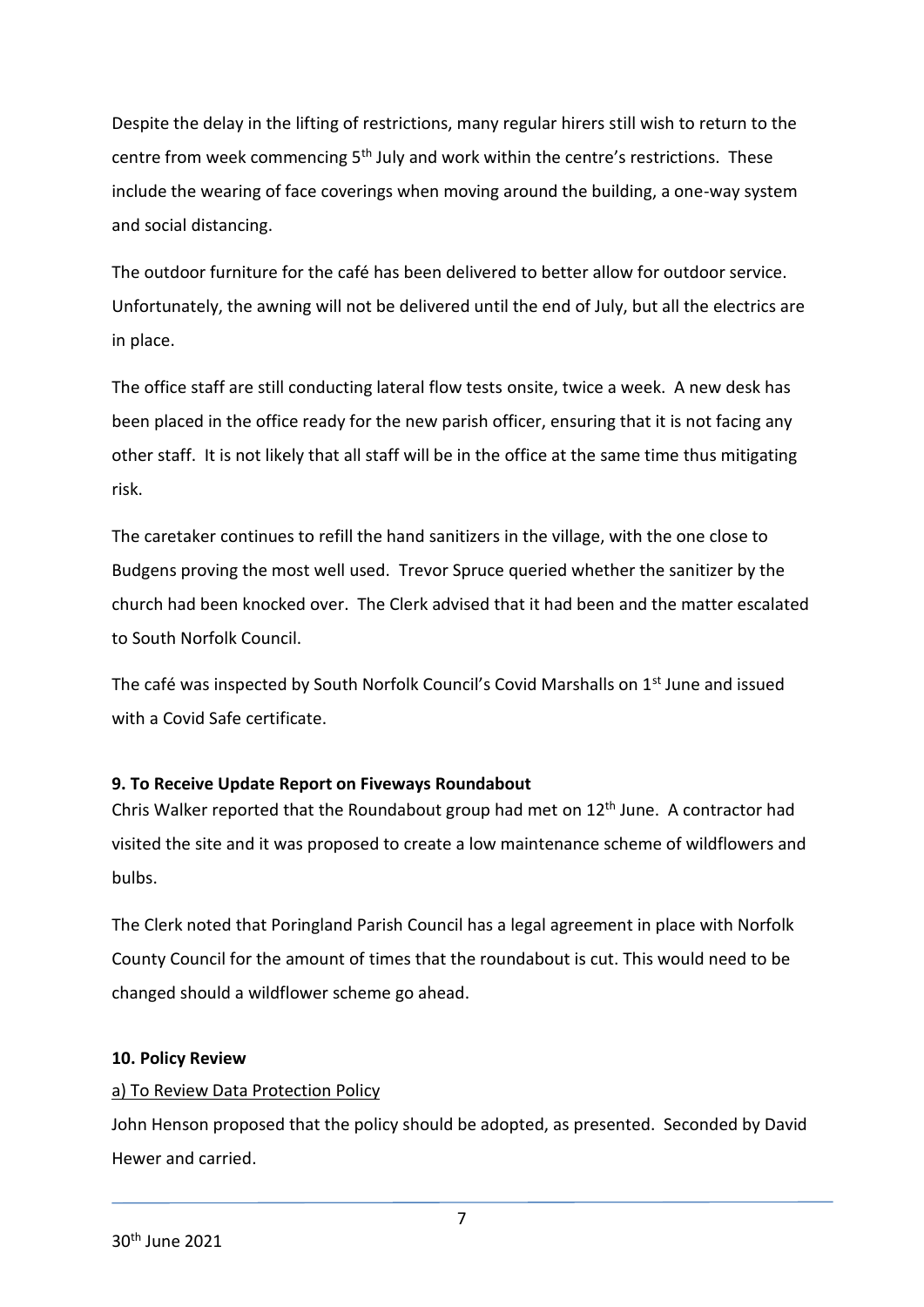### b) To Review Information Security Policy

David Hewer proposed that the policy should be adopted, as presented. Seconded by Chris Walker and carried.

*Trevor Spruce Left the Meeting*

### **11. To Appoint Contractor for Potters Way Grounds Maintenance Contract**

The Clerk advised that three contractors had been approached for proposals for the grounds maintenance of Potters Way. Two had responded and each of the proposals, anonymised, were presented to members.

John Henson proposed that contractor one be awarded the works, seconded by Chris Walker and carried.

The Clerk advised that contractor one was Spruce Landscapes.

*Trevor Spruce Re-joined the Meeting*

#### **12. Finance**

#### a) To Agree Donation in Memory of Stephen Warminger

It was agreed that the Parish Council should donate £100 to the Injured Jockeys Fund in memory of Stephen Warminger, after a proposal from John Henson and a second from Chris Walker.

#### b) To Receive Receipts, Payments and Bank Reconciliation for May 2021

The receipts, payments and bank reconciliation for May 2021 were noted by council.

#### c Accounts for Payment

### *i) To Agree Accounts for Payment*

The Clerk noted a recent issue with the grounds maintenance of the playing field. John Henson proposed that the following accounts should be paid, seconded by Chris Walker and carried.

| Payee                                                               | <b>Description</b> | Amount     |
|---------------------------------------------------------------------|--------------------|------------|
| Staff Salaries and other Contractual Employment Payments (including |                    | £10,214.31 |
| payments to HMRC and Pension Funds)                                 |                    |            |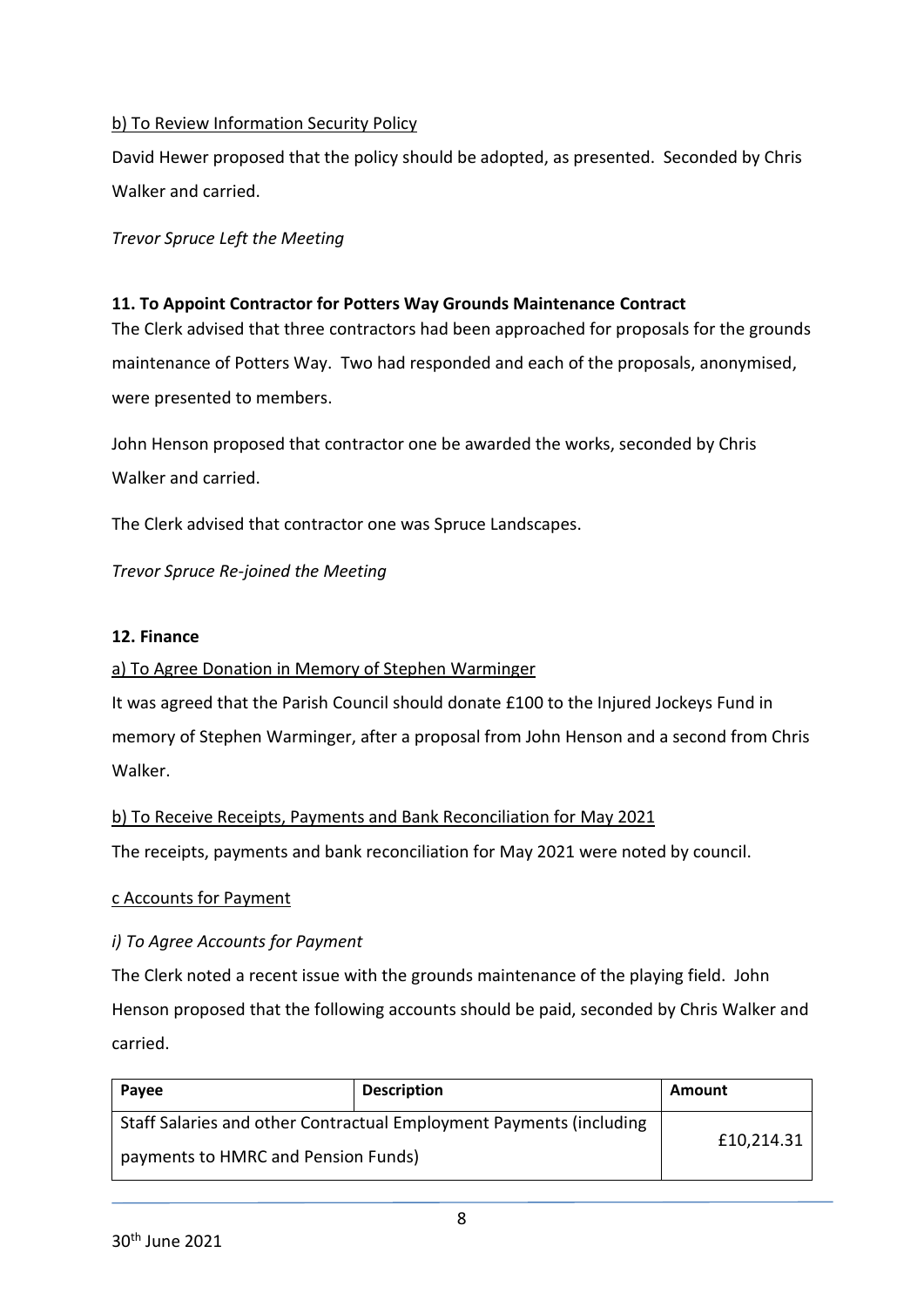| Payee                        | <b>Description</b>                  | <b>Amount</b> |
|------------------------------|-------------------------------------|---------------|
| <b>Viking Direct</b>         | Stationery                          | £45.96        |
| Microshade                   | <b>Hosted IT</b>                    | £270.00       |
| ВT                           | Landline and Broadband              | £81.60        |
| <b>BT</b>                    | Mobile phones                       | £79.20        |
| Norfolk Copiers              | <b>General Printing</b>             | £23.23        |
| <b>Auditing Solutions</b>    | Internal Audit fee                  | £534.00       |
| <b>Unity Bank</b>            | <b>Bank charges</b>                 | £9.20         |
| Parish Online                | <b>Mapping Subscription</b>         | £84.00        |
| Faye LeBon                   | Food Hygiene Training (G. LeBon)    | £24.00        |
| Amazon                       | Stationery                          | £9.94         |
| Wave                         | <b>Community Centre Water</b>       | £240.76       |
| <b>Total Gas &amp; Power</b> | <b>Community Centre Electricity</b> | £790.04       |
| Go pak                       | <b>Outdoor Furniture</b>            | £1,249.67     |
| World pay                    | Café April                          | £15.68        |
| World pay                    | Café May                            | £30.19        |
| Bin dirty                    | <b>Cleaning of Waste Bins</b>       | £77.50        |
| <b>RWB Electrical</b>        | <b>Electrics for Awning</b>         | £232.98       |
| <b>ESPO</b>                  | <b>Community Centre Gas</b>         | £84.12        |
| Faye LeBon                   | Café Consumables                    | £66.35        |
| <b>Yare Shipping</b>         | Café Consumables                    | £476.46       |
| Hugh crane                   | <b>Cleaning Consumables</b>         | £54.14        |
| Willows                      | Café expenditure                    | £10.00        |
| Wave                         | <b>Burial Ground Water</b>          | £11.37        |
| D. McGuinness                | <b>Pavilion Maintenance</b>         | £8.74         |
| South Norfolk                | <b>Pavilion Business Rates</b>      | £28.75        |
| <b>RWB Electrical</b>        | <b>Pavilion Electrical Repairs</b>  | £65.00        |
| <b>Anne Barnes</b>           | Audit for Playing Field Accounts    | £22.00        |
| Garden Guardian              | <b>Grounds Maintenance</b>          | £938.11       |
| Veolia                       | <b>Waste Removal</b>                | £77.47        |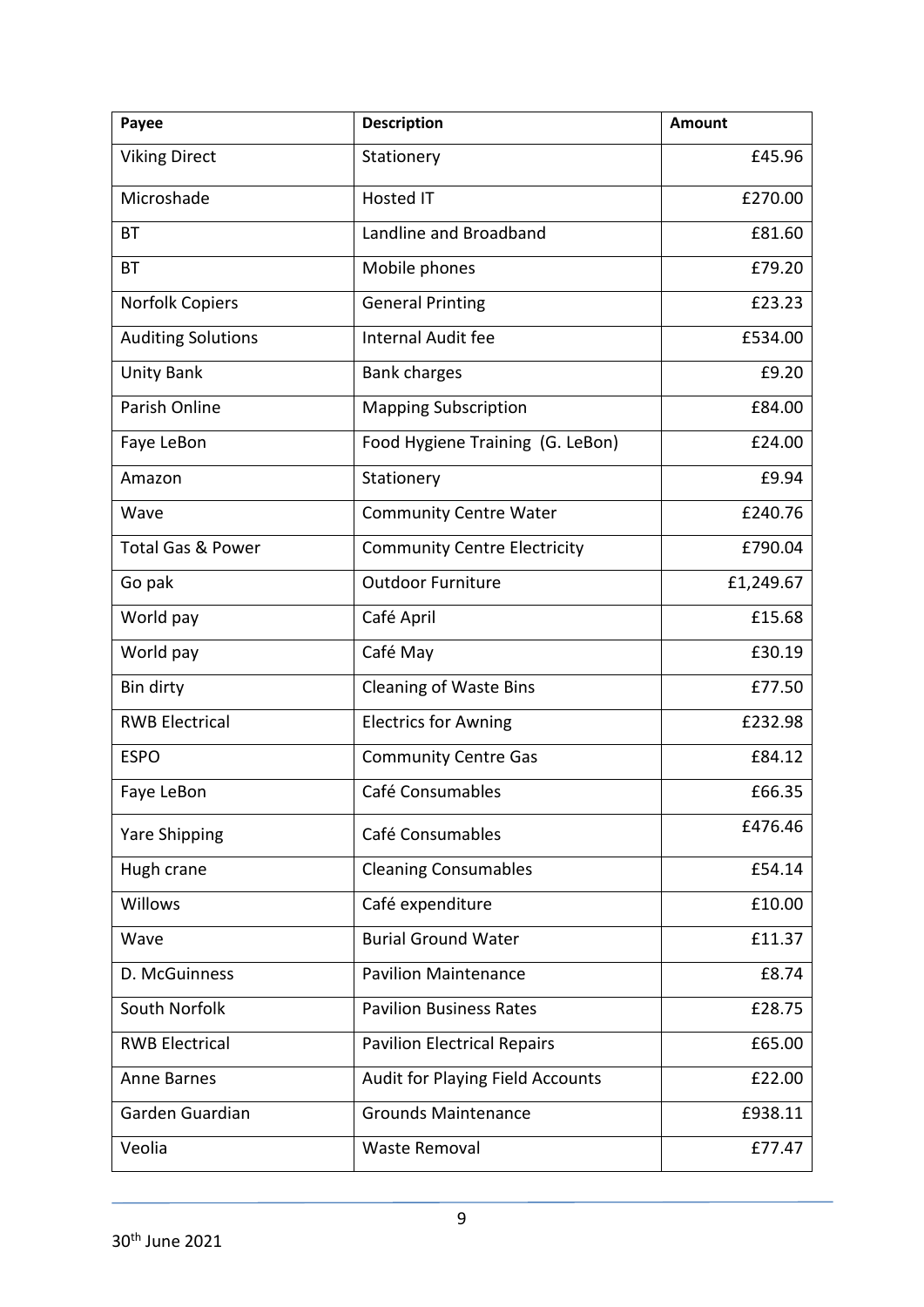| Payee                     | <b>Description</b>                   | Amount     |
|---------------------------|--------------------------------------|------------|
| Barclaycard               | Various*                             | £535.89    |
| Arnolds Keys              | <b>Professional Services</b>         | £1,170.00  |
| Vortex                    | Memorial/Rosebery/Trafalgar Apr      | £557.01    |
| Vortex                    | Memorial/Rosebery/ Trafalgar May     | £557.01    |
| <b>Norse</b>              | <b>Promotional Leaflets</b>          | £183.00    |
| Lisa Gooderham            | Mileage                              | £14.54     |
| <b>RWB Electrical</b>     | <b>Community Centre Improvements</b> | £80.00     |
| Faye LeBon                | Petty Cash Top Up                    | £35.01     |
| Faye LeBon                | Café Consumables                     | £29.88     |
| <b>Yare Shipping</b>      | Café Consumables                     | £81.39     |
| <b>Broadland flooring</b> | <b>Community Centre Flooring</b>     | £1,452.37  |
| <b>MPs Doors</b>          | <b>Electric Door Repairs</b>         | £120.00    |
| Danny McGuinness          | <b>Pavilion Costs</b>                | £6.59      |
|                           | <b>TOTAL</b>                         | £20,677.46 |

*Trevor Spruce Left the Meeting*

# *ii) To Agree Accounts for Payment (Councillors with Pecuniary Interests)*

Chris Walker proposed that the following accounts should be paid, seconded by Peter Lowndes-Burt and carried.

| Payee             | <b>Description</b>          | Amount                 |
|-------------------|-----------------------------|------------------------|
| Spruce Landscapes | <b>Cemetery Maintenance</b> | £520.00                |
|                   |                             | <b>TOTAL   £520.00</b> |

*Trevor Spruce Re-joined the Meeting*

### d) To Consider Reinvestment of Hampshire Bond

It was agreed after a proposal from Chris Walker and a second from John Henson that

£55,000 should be reinvested in the Hampshire Bond for a period of one year.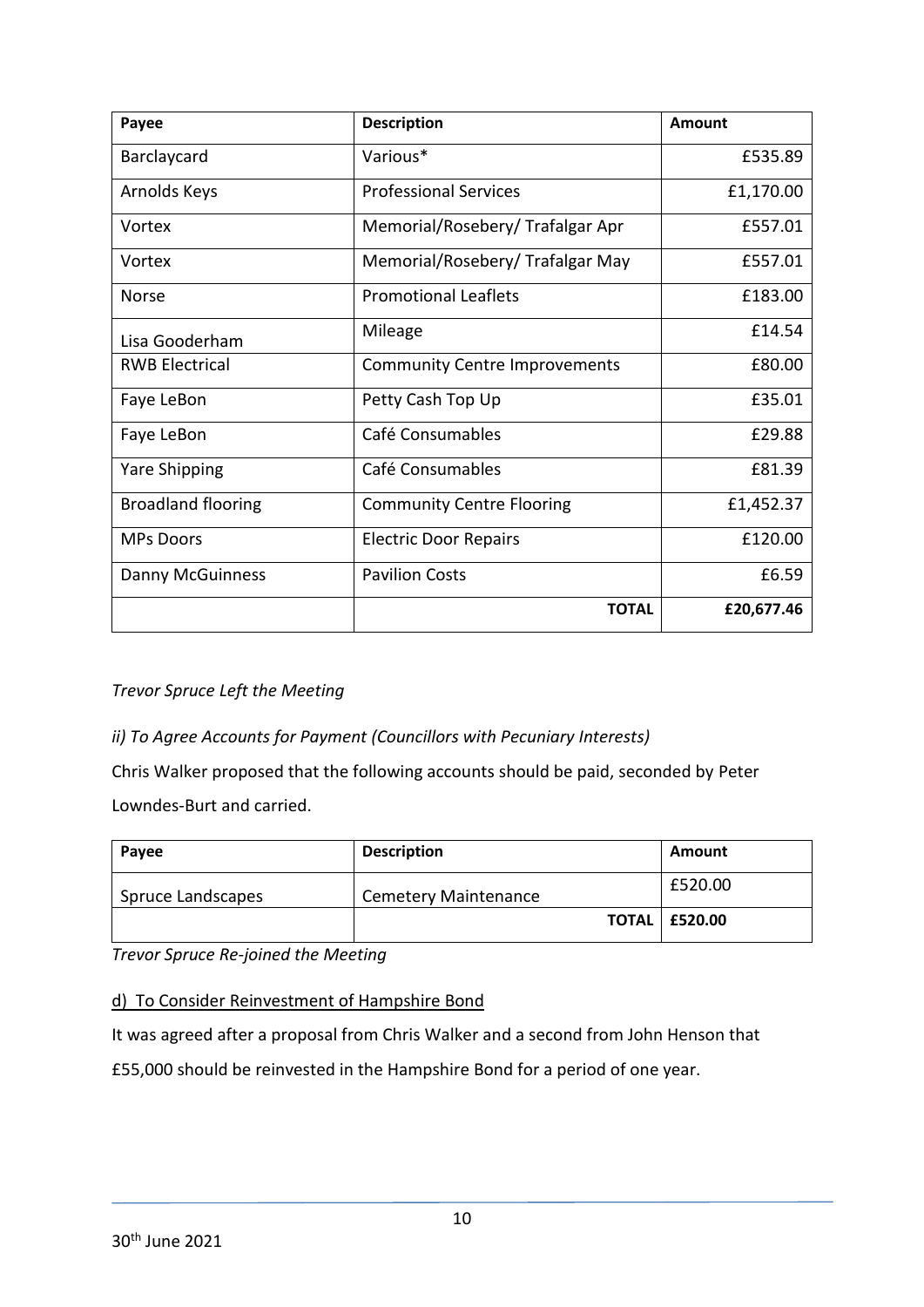### e) Annual Governance and Accountability Return

*i) To Receive Internal Report (Final Version June 2021)* The internal audit report was noted by members.

### *ii) To Agree Annual Governance Statement*

The Annual Governance Statement was agreed after a proposal from John Henson and a second from Chris Walker.

### *iii) To Agree Annual Accounting Statements*

The Annual Accounting Statements were agreed after a proposal from John Henson and a second from Chris Walker.

### **13. To Consider Recommendations from Advisory Groups**

### a) Community Centre Advisory Group:

The community centre advisory group met on 9<sup>th</sup> June. The recommendations were as follows:

In support of making future meetings more accessible, to purchase a new projector for Quad 1 at a cost of £1,236.40. This was agreed after a proposal form Lisa Neal and a second from Trevor Spruce. A further meeting has been set up to demonstrate the broadcasting equipment.

It was further agreed that a £7,000 budget should be set for the conversion of the cloakroom to office space, and the widening of the door to the rear storage area to allow for better manoeuvring of the stage equipment.

With regards to the problems with the roof leaking, it was agreed after a proposal from John Henson and a second from David Hewer that a surveyor should be commissioned to do a radar survey of the community centre roof to establish exactly where the leaks are coming from. A surveyor should also be commissioned to establish whether the roof can support solar PV panels and if so, how many panels.

The advisory group discussed the need for a new till for the café, rather than sharing one with the bar as is the current process. It was agreed after a proposal from John Henson and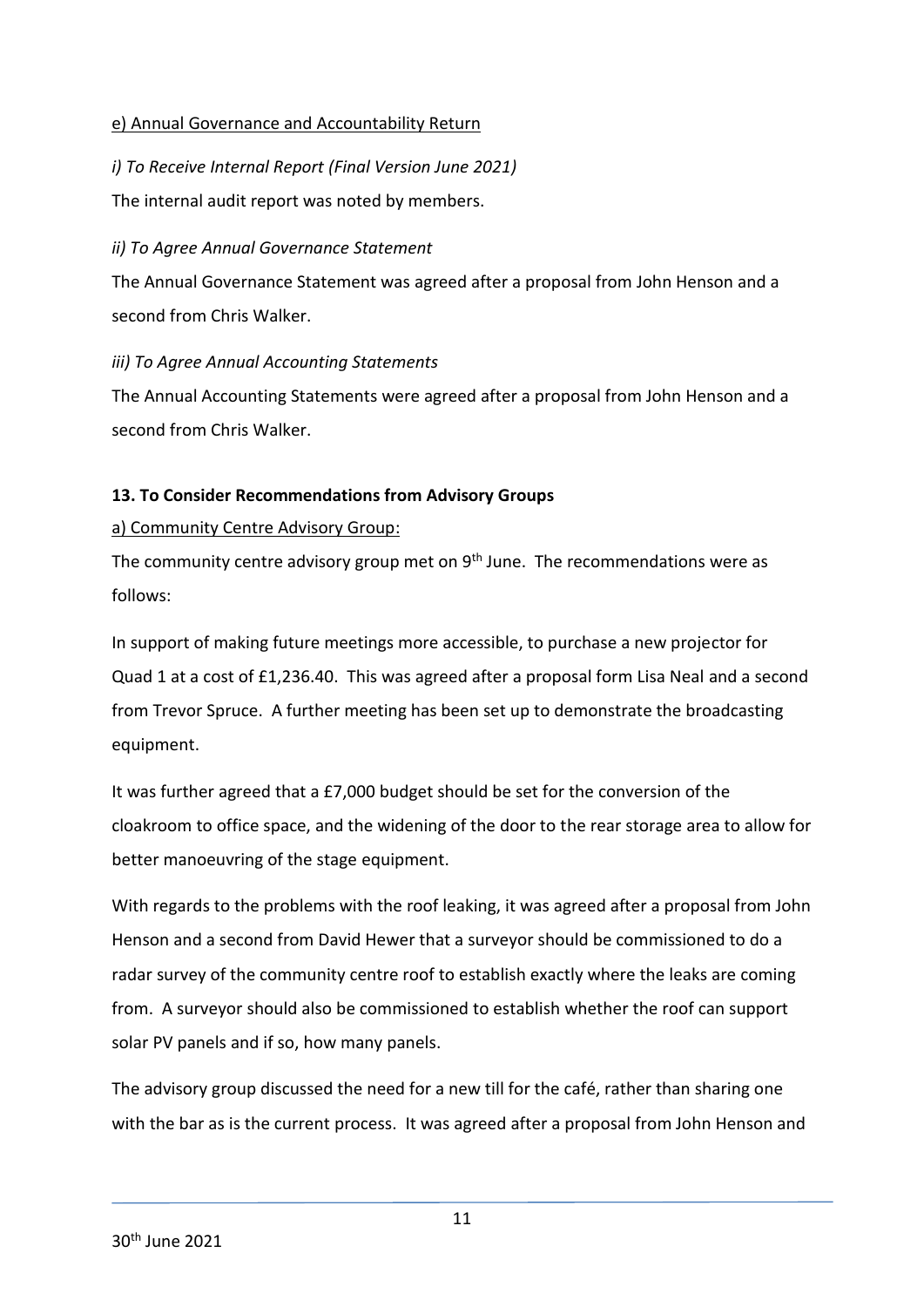a second from David Hewer that a new ER900 cash register at a cost of £695+VAT be purchased.

The advisory group also discussed holiday cover for the café. Chris Walker proposed that an advertisement be put out for holiday cover, seconded by David Hewer and carried.

### b) Community Engagement Advisory Group

The community engagement advisory group met on  $16<sup>th</sup>$  June. The terms of reference for the group were presented to council for consideration, and agreed after a proposal from David Hewer and a second from Trevor Spruce. The Terms of Reference agreed are:

- To review how the Parish Council engages with Parishioners
- To develop proposals for improvements in communication
- To evaluate annual data on communication
- To advise on communication where necessary
- Develop a Communication Strategy
- To produce an annual Communications Plan

# c) Community Land Project Working Group

The Community Land Project Working Group met on 23<sup>rd</sup> June. Under delegated authority a fencing contractor had been appointed. The next part of the project would be to replace the entrance gates. It was agreed after a proposal from David Hewer and a second from Chris Walker that the advisory group obtains quotes for the entrance gates and be given delegated authority to appoint a contractor.

David Hewer updated the meeting on the project to plant new saplings in the village. It was agreed after a proposal from Lisa Neal and a second from Peter Lowndes-Burt that grants totalling £2,000 should be applied for to purchase saplings and planting equipment.

David Hewer, Tim Boucher and the Clerk had met Norfolk Wildlife Trust onsite to discussed how certain areas could be managed for wildlife. A plan had been established between the two parties and this was agreed after a proposal from Chris Walker and a second from David Hewer.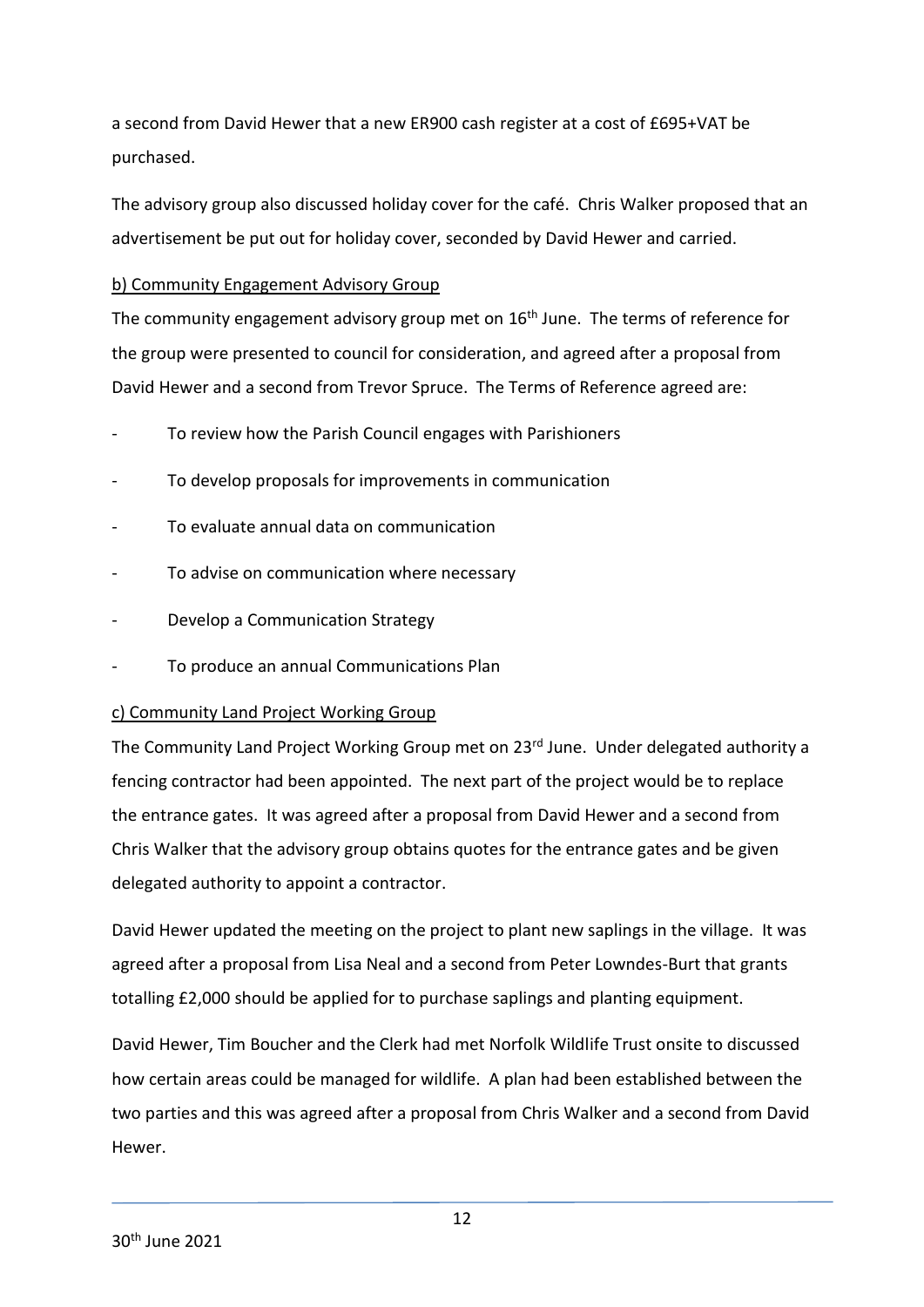The Clerk is to speak to the Parish Council VAT advisers to ensure the correct VAT treatment is being given to the various aspects of the project.

### **14. To Receive Proposal to Close the Meeting for Item 15 Under Section 1 Para 2 of the Public Bodies (Admissions to Meetings) Act 1960 due to the Commercial Sensitivity of the Item**

It was agreed to close the meeting to the press and public.

*The Public Left the Meeting*

### **15. To Consider Land Matter**

Tim Boucher reported that he, John Joyce and the Clerk had been in negotiations under delegated authority. The result of these negotiations was presented to members. John Henson proposed to accept the result of the negotiations, seconded by Chris Walker and carried.

# **16. To Receive Proposal to Close the Meeting for Item 17 Under Section 1 Para 2 of the Public Bodies (Admissions to Meetings) Act 1960 because the item contains matters relating to terms and conditions of employment**

This was agreed

### **17. To Consider Recommendations from HR Advisory Group**

The HR Advisory Group met on  $2^{nd}$  June. It was agreed after a proposal from Lisa Neal and a second from John Henson that there should be an enhanced role of assistant caretaker.

It was agreed after a proposal from John Henson and a second from David Hewer that the recruitment of the Parish Officer for Finance and Admin should commence as soon as is practicable.

The value of volunteers in the community was discussed and a volunteer policy was agreed after a proposal from David Hewer and a second from Lisa Neal.

*The Meeting Reopened to the Press and Public*

# **18. To Note Date and Time of Next Parish Council Meeting.**

This was agreed as Wednesday 4<sup>th</sup> August 2021, 7pm at Poringland community centre.